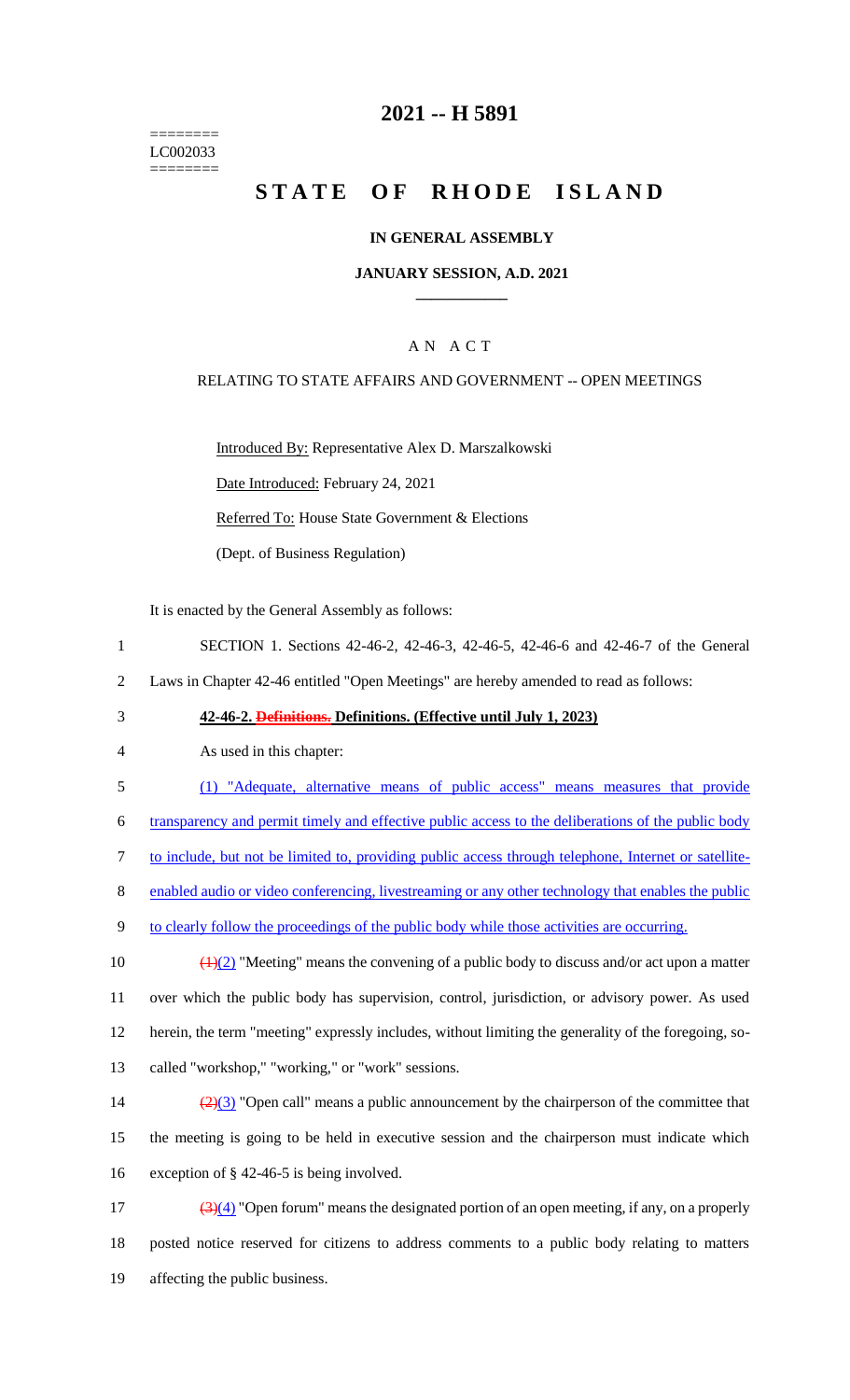$\frac{(4)(5)}{2}$  "Prevailing plaintiff" includes those persons and entities deemed "prevailing parties"

```
2 pursuant to 42 U.S.C. § 1988.
```
 (5)(6) "Public body" means any department, agency, commission, committee, board, council, bureau, or authority, or any subdivision thereof, of state or municipal government or the board of directors of any library that funded at least twenty-five percent (25%) of its operational budget in the prior budget year with public funds, and shall include all authorities defined in § 42- 35-1. For purposes of this section, any political party, organization, or unit thereof meeting or convening is not and should not be considered to be a public body; provided, however, that no such meeting shall be used to circumvent the requirements of this chapter.

- 10  $\left(\frac{\Theta(7)}{2}\right)$  "Quorum," unless otherwise defined by applicable law, means a simple majority of the membership of a public body.
- **42-46-3. Open meetings. Open meetings. (Effective until July 1, 2023)**
- 13 Every meeting of all public bodies shall be open to the public including through adequate 14 means of public access unless closed pursuant to §§ 42-46-4 and 42-46-5.
- 
- **42-46-5. Purposes for which meeting may be closed -- Use of electronic**
- **communications -- Judicial proceedings -- Disruptive conduct. Purposes for which meeting**
- **may be closed -- Use of electronic communications -- Judicial proceedings -- Disruptive**
- **conduct. (Effective until July 1, 2023)**
- (a) A public body may hold a meeting closed to the public pursuant to § 42-46-4 for one or more of the following purposes:
- (1) Any discussions of the job performance, character, or physical or mental health of a person or persons provided that such person or persons affected shall have been notified in advance in writing and advised that they may require that the discussion be held at an open meeting.
- Failure to provide such notification shall render any action taken against the person or persons affected null and void. Before going into a closed meeting pursuant to this subsection, the public body shall state for the record that any persons to be discussed have been so notified and this statement shall be noted in the minutes of the meeting.
- (2) Sessions pertaining to collective bargaining or litigation, or work sessions pertaining to
- collective bargaining or litigation.
- (3) Discussion regarding the matter of security including, but not limited to, the deployment of security personnel or devices.
- (4) Any investigative proceedings regarding allegations of misconduct, either civil or criminal.
- 

(5) Any discussions or considerations related to the acquisition or lease of real property for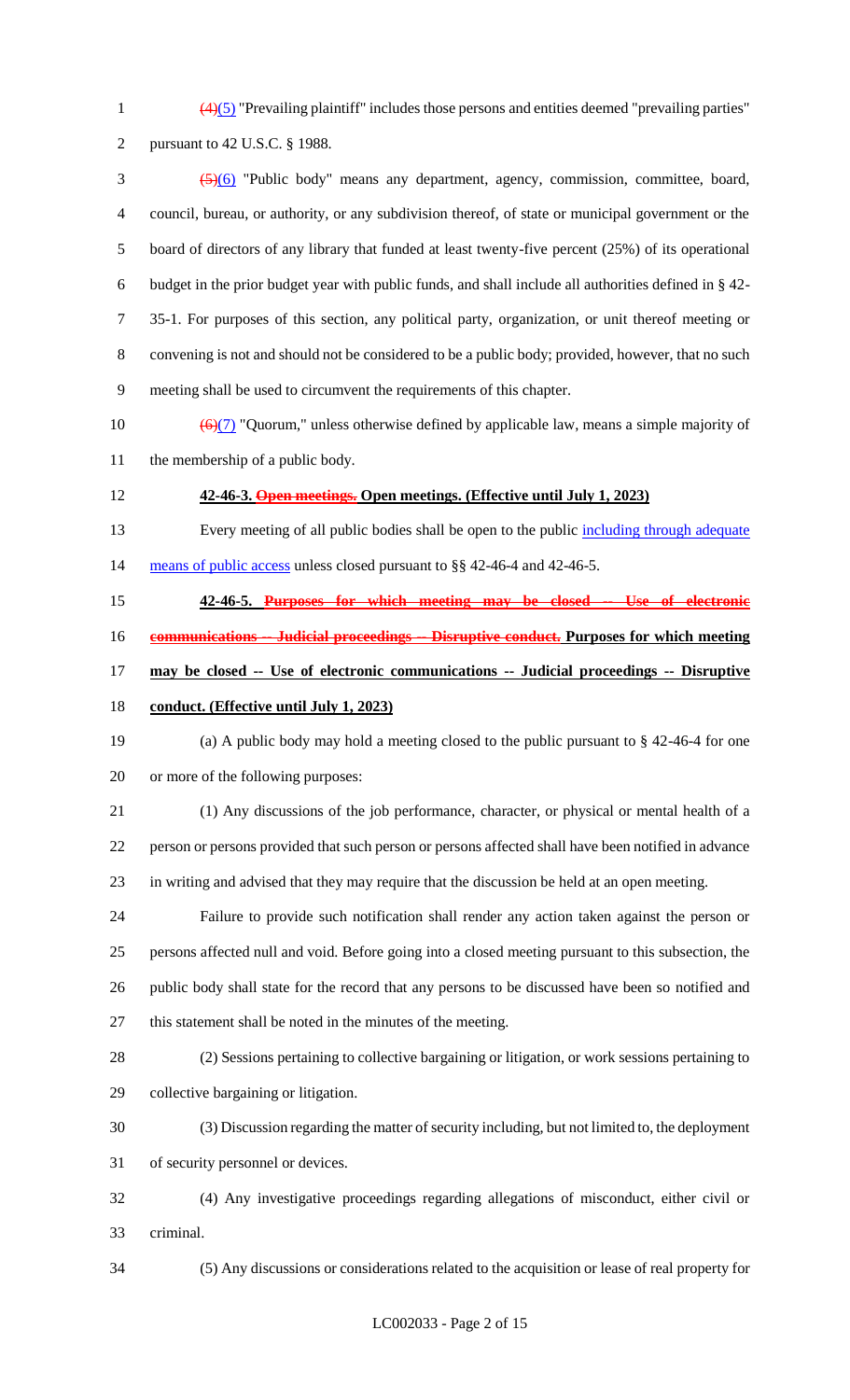public purposes, or of the disposition of publicly held property wherein advanced public information would be detrimental to the interest of the public.

 (6) Any discussions related to or concerning a prospective business or industry locating in the state of Rhode Island when an open meeting would have a detrimental effect on the interest of the public.

 (7) A matter related to the question of the investment of public funds where the premature disclosure would adversely affect the public interest. Public funds shall include any investment plan or matter related thereto, including, but not limited to, state lottery plans for new promotions. (8) Any executive sessions of a local school committee exclusively for the purposes: (i) of conducting student disciplinary hearings; or (ii) of reviewing other matters which relate to the privacy of students and their records, including all hearings of the various juvenile hearing boards of any municipality; provided, however, that any affected student shall have been notified in advance in writing and advised that he or she may require that the discussion be held in an open meeting.

 Failure to provide such notification shall render any action taken against the student or students affected null and void. Before going into a closed meeting pursuant to this subsection, the public body shall state for the record that any students to be discussed have been so notified and 18 this statement shall be noted in the minutes of the meeting.

 (9) Any hearings on, or discussions of, a grievance filed pursuant to a collective bargaining agreement.

(10) Any discussion of the personal finances of a prospective donor to a library.

 (b) No meeting of members of a public body or use of electronic communication, including 23 telephonic communication and telephone conferencing, shall be used to circumvent the spirit or requirements of this chapter; provided, however, these meetings and discussions are not prohibited. (1) Provided, further however, that discussions of a public body via electronic communication, including telephonic communication and telephone conferencing, shall be 27 permitted only to schedule a meeting.

28 (2) Provided, further however, that a member of a public body may participate by use of 29 electronic communication or telephone communication while on active duty in the armed services of the United States.

 (3) Provided, further however, that a member of that public body, who has a disability as defined in chapter 87 of title 42 and:

 (i) Cannot attend meetings of that public body solely by reason of his or her disability; and (ii) Cannot otherwise participate in the meeting without the use of electronic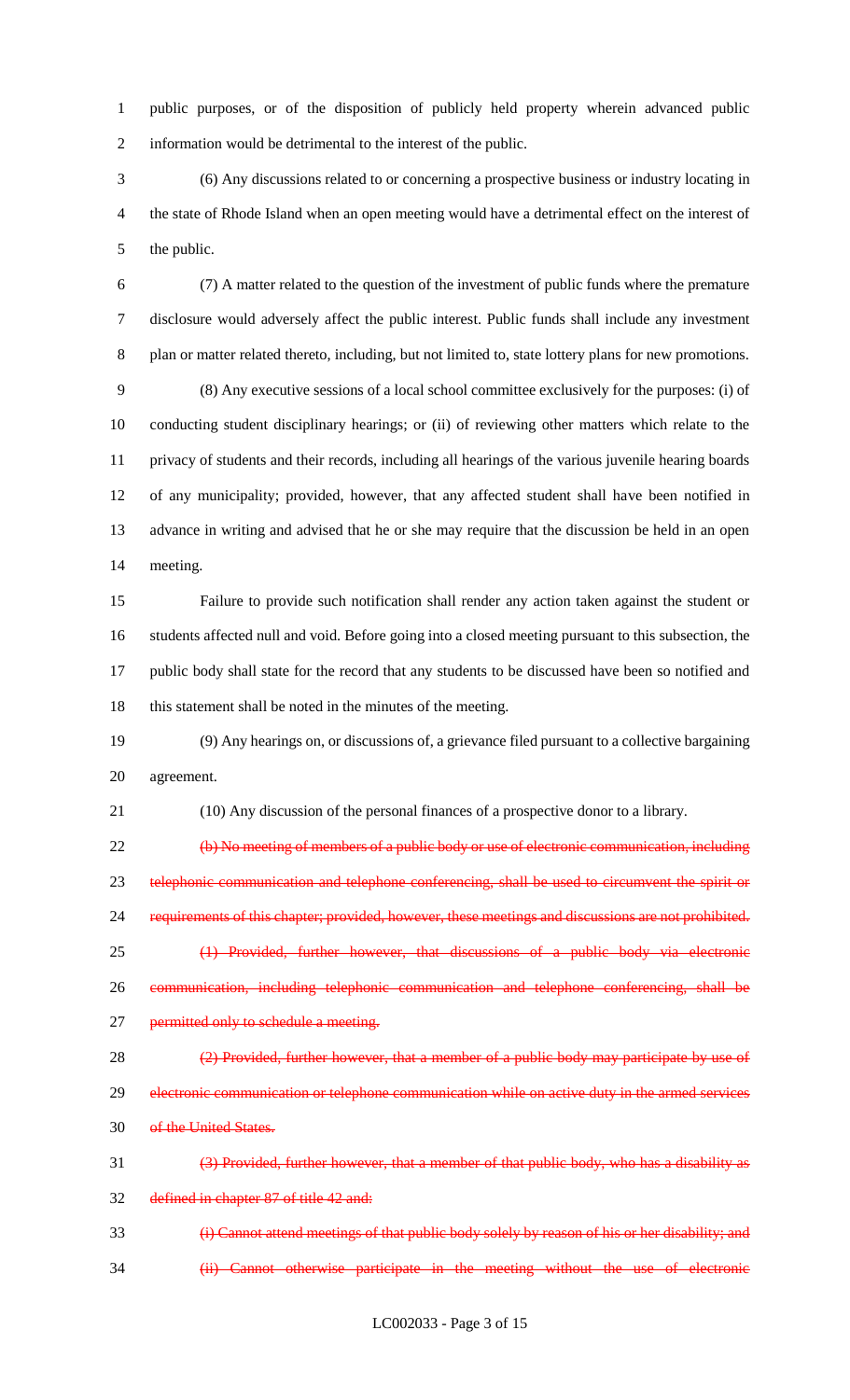communication or telephone communication as reasonable accommodation, may participate by use of electronic communication or telephone communication in accordance with the process below. (4) The governor's commission on disabilities is authorized and directed to: (i) Establish rules and regulations for determining whether a member of a public body is not otherwise able to participate in meetings of that public body without the use of electronic communication or telephone communication as a reasonable accommodation due to that member's disability; (ii) Grant a waiver that allows a member to participate by electronic communication or telephone communication only if the member's disability would prevent him/her from being 10 physically present at the meeting location, and the use of such communication is the only 11 reasonable accommodation; and 12 (iii) Any waiver decisions shall be a matter of public record. (c) This chapter shall not apply to proceedings of the judicial branch of state government 14 or probate court or municipal court proceedings in any city or town. (d) This chapter shall not prohibit the removal of any person who willfully disrupts a 16 meeting to the extent that orderly conduct of the meeting is seriously compromised.

**42-46-6. Notice. Notice. (Effective until July 1, 2023)**

18 (a) Annual meeting calendar. All public bodies shall give written notice of their regularly scheduled meetings at the beginning of each calendar year. The notice shall include the dates, times, and places of the meetings and shall be provided to members of the public upon request and to the secretary of state at the beginning of each calendar year in accordance with subsection (f).

 (b) Public bodies shall give supplemental written public notice of any meeting within a minimum of forty-eight (48) hours, excluding weekends and state holidays in the count of hours, before the date. This notice shall include the date the notice was posted; the date, time, and place of the meeting; information on how to attend the meeting remotely and/or view the livestream, if 26 applicable; and a statement specifying the nature of the business to be discussed. Copies of the notice shall be maintained by the public body for a minimum of one year. Nothing contained herein shall prevent a public body, other than a school committee, from adding additional items to the agenda by majority vote of the members. School committees may, however, add items for informational purposes only, pursuant to a request, submitted in writing, by a member of the public during the public comment session of the school committee's meetings. Said informational items may not be voted upon unless they have been posted in accordance with the provisions of this section. Such additional items shall be for informational purposes only and may not be voted on except where necessary to address an unexpected occurrence that requires immediate action to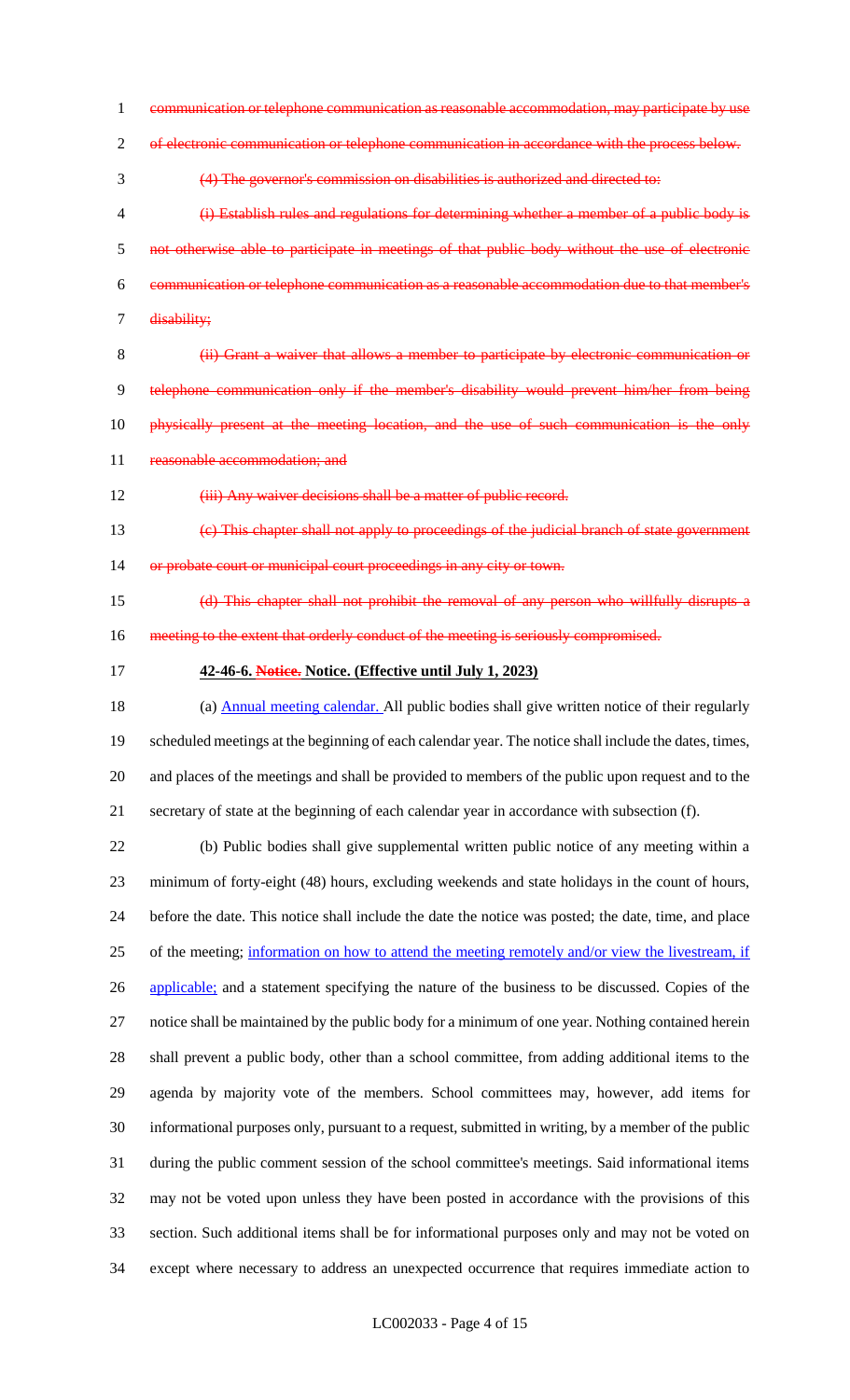protect the public or to refer the matter to an appropriate committee or to another body or official.

 (c) Written public notice shall include, but need not be limited to, posting a copy of the notice at the principal office of the public body holding the meeting, or if no principal office exists, at the building in which the meeting is to be held, and in at least one other prominent place within the governmental unit, and electronic filing of the notice with the secretary of state pursuant to subsection (f); however, nothing contained herein shall prevent a public body from holding an emergency meeting, upon an affirmative vote of the majority of the members of the body when the meeting is deemed necessary to address an unexpected occurrence that requires immediate action to protect the public. If an emergency meeting is called, a meeting notice and agenda shall be posted as soon as practicable and shall be electronically filed with the secretary of state pursuant to subsection (f) and, upon meeting, the public body shall state for the record and minutes why the matter must be addressed in less than forty-eight (48) hours in accordance with subsection (b) of this section and only discuss the issue or issues that created the need for an emergency meeting. Nothing contained herein shall be used in the circumvention of the spirit and requirements of this chapter.

 (d) Nothing within this chapter shall prohibit any public body, or the members thereof, from responding to comments initiated by a member of the public during a properly noticed open forum even if the subject matter of a citizen's comments or discussions were not previously posted, provided such matters shall be for informational purposes only and may not be voted on except where necessary to address an unexpected occurrence that requires immediate action to protect the public or to refer the matter to an appropriate committee or to another body or official. Nothing contained in this chapter requires any public body to hold an open-forum session to entertain or respond to any topic nor does it prohibit any public body from limiting comment on any topic at such an open-forum session. No public body, or the members thereof, may use this section to circumvent the spirit or requirements of this chapter.

 (e) A school committee may add agenda items not appearing in the published notice required by this section under the following conditions:

 (1) The revised agenda is electronically filed with the secretary of state pursuant to subsection (f), and is posted on the school district's website and the two (2) public locations required by this section at least forty-eight (48) hours in advance of the meeting in accordance with subsection (b) of this section;

 (2) The new agenda items were unexpected and could not have been added in time for newspaper publication;

(3) Upon meeting, the public body states for the record and minutes why the agenda items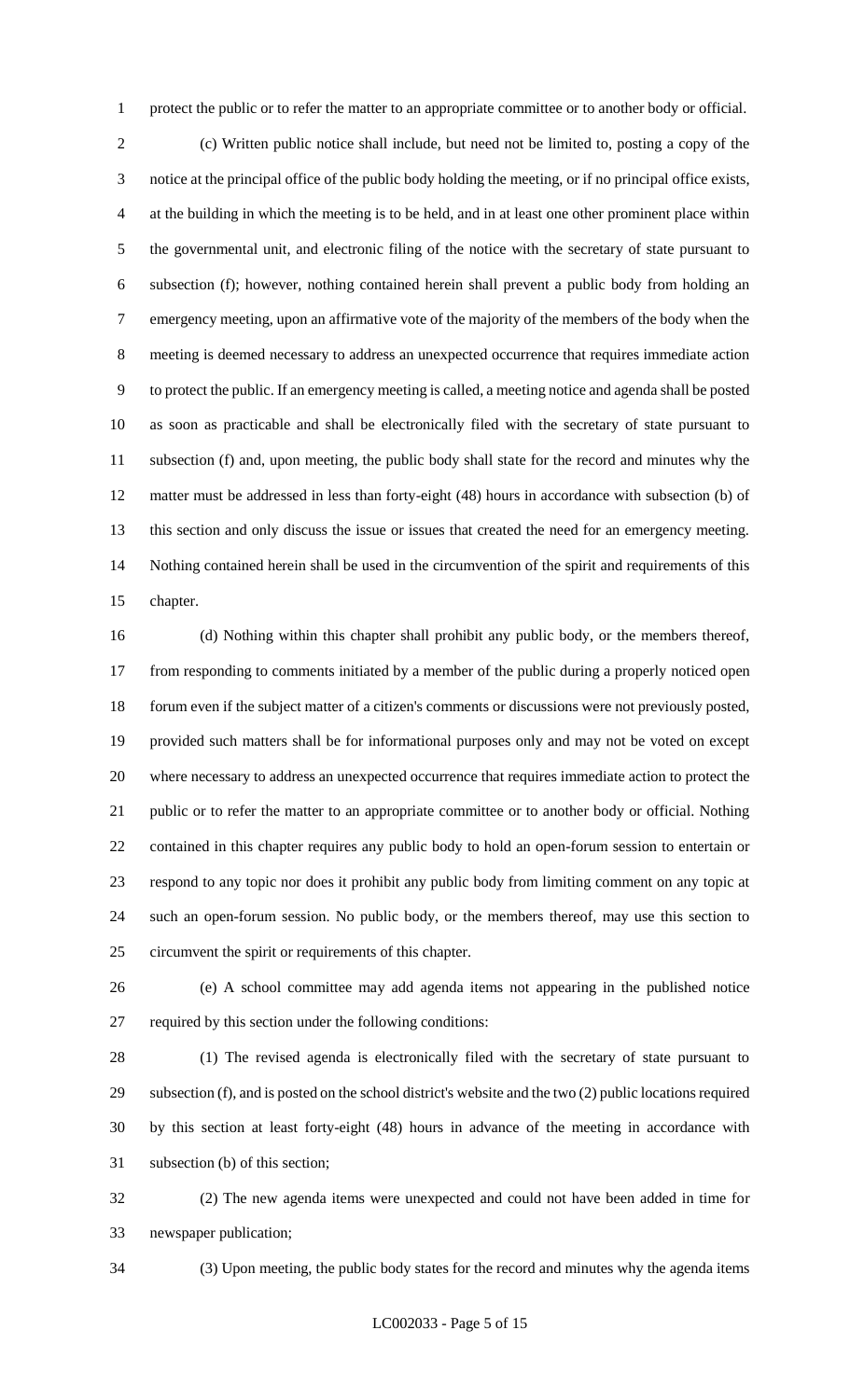could not have been added in time for newspaper publication and need to be addressed at the

meeting;

- (4) A formal process is available to provide timely notice of the revised agenda to any person who has requested that notice, and the school district has taken reasonable steps to make the public aware of this process; and
- 

 (5) The published notice shall include a statement that any changes in the agenda will be posted on the school district's website and the two (2) public locations required by this section and will be electronically filed with the secretary of state at least forty-eight (48) hours in advance of the meeting in accordance with subsection (b) of this section.

 (f) All notices required by this section to be filed with the secretary of state shall be electronically transmitted to the secretary of state in accordance with rules and regulations that shall be promulgated by the secretary of state. This requirement of the electronic transmission and filing of notices with the secretary of state shall take effect one year after this subsection takes effect.

- (g) If a public body fails to transmit notices in accordance with this section, then any aggrieved person may file a complaint with the attorney general in accordance with § 42-46-8.
- 

### **42-46-7. Minutes. Minutes. (Effective until July 1, 2023)**

- (a) All public bodies shall keep written minutes of all their meetings. The minutes shall include, but need not be limited to:
- (1) The date, time, and place of the meeting;
- 20 (2) The members of the public body recorded as either present or absent, and for all
- members of the public body who are present, record whether attendance is in person or remote via
- electronic means;
- (3) A record by individual members of any vote taken; and
- (4) Any other information relevant to the business of the public body that any member of the public body requests be included or reflected in the minutes.

 (b)(1) A record of all votes taken at all meetings of public bodies, listing how each member voted on each issue, shall be a public record and shall be available to the public at the office of the public body within two (2) weeks of the date of the vote. The minutes shall be public records and unofficial minutes shall be available to the public at the office of the public body within thirty-five (35) days of the meeting or at the next regularly scheduled meeting, whichever is earlier, except where the disclosure would be inconsistent with §§ 42-46-4 and 42-46-5 or where the public body by majority vote extends the time period for the filing of the minutes and publicly states the reason. (2) In addition to the provisions of subsection (b)(1), all volunteer fire companies,

associations, fire district companies, or any other organization currently engaged in the mission of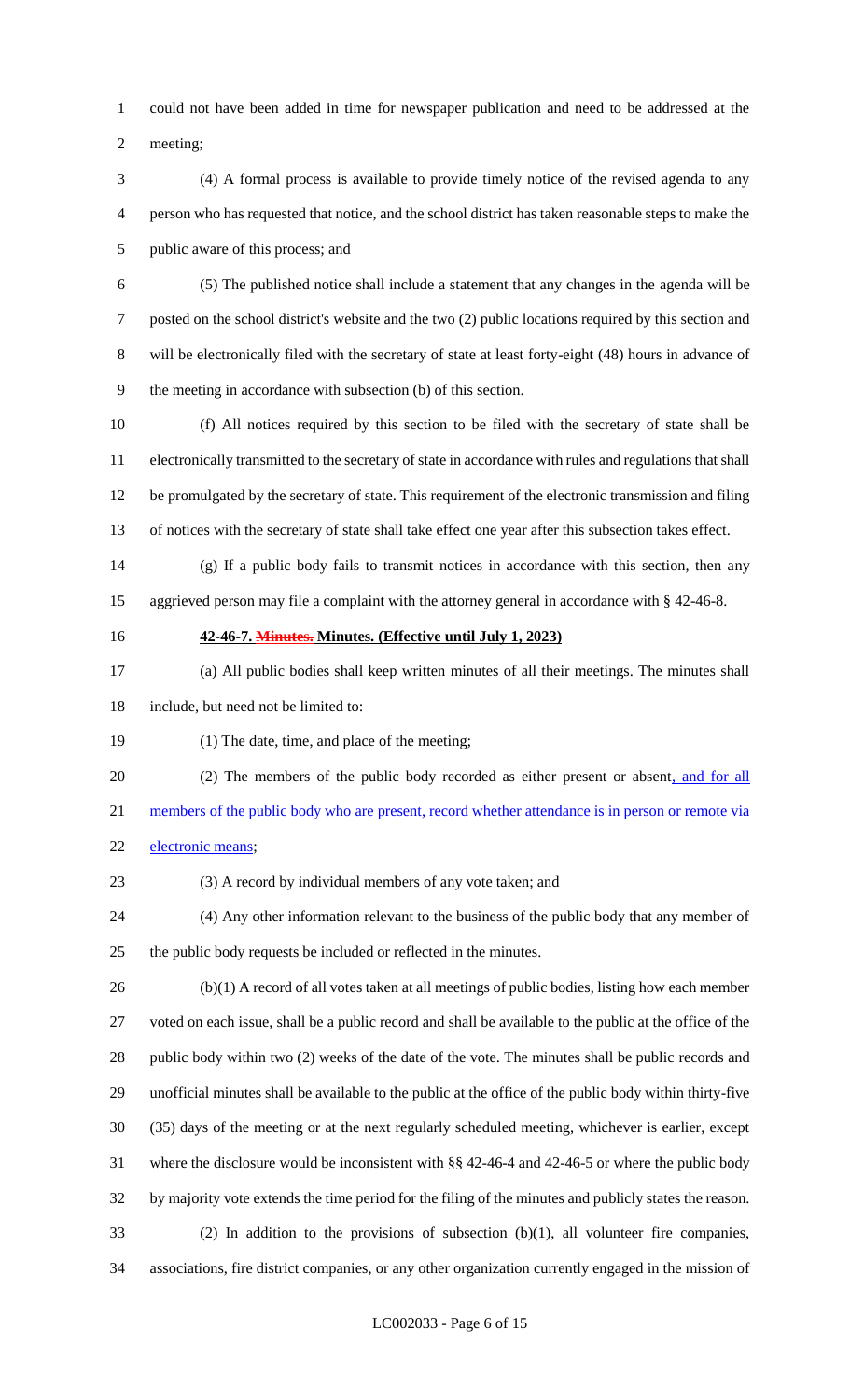extinguishing fires and preventing fire hazards, whether it is incorporated or not, and whether it is a paid department or not, shall post unofficial minutes of their meetings within twenty-one (21) days of the meeting, but not later than seven (7) days prior to the next regularly scheduled meeting, whichever is earlier, on the secretary of state's website.

 (c) The minutes of a closed session shall be made available at the next regularly scheduled meeting unless the majority of the body votes to keep the minutes closed pursuant to §§ 42-46-4 and 42-46-5.

 (d) All public bodies shall keep official and/or approved minutes of all meetings of the body and shall file a copy of the minutes of all open meetings with the secretary of state for inspection by the public within thirty-five (35) days of the meeting; provided that this subsection shall not apply to public bodies whose responsibilities are solely advisory in nature.

 (e) All minutes and unofficial minutes required by this section to be filed with the secretary of state shall be electronically transmitted to the secretary of state in accordance with rules and regulations that shall be promulgated by the secretary of state. If a public body fails to transmit minutes or unofficial minutes in accordance with this subsection, then any aggrieved person may 16 file a complaint with the attorney general in accordance with § 42-46-8.

 SECTION 2. Chapter 42-46 of the General Laws entitled "Open Meetings" is hereby amended by adding thereto the following sections:

# **42-46-15. Virtual participation in open meetings by members of the public body. (Effective until July 1, 2023).**

- (a) Members of public bodies may participate in public meetings by virtual means through
- 22 telephone or audio/video conferencing and such members shall be included in the quorum.
- (b) Public bodies shall not deny any person including a member of the public body the
- 24 ability to participate remotely in a meeting for any reason.

**42-46-16. Livestreaming of meetings and virtual public access. (Effective until July 1,** 

- **2023).**
- All meetings subject to this chapter, whether held as an in-person meeting, hybrid meeting
- 28 or all-virtual meeting, that are required to be public pursuant to this chapter shall be accessible to
- 29 the public through adequate, alternative means of public access, that:
- (1) Are offered to the public without subscription, toll, or similar charge to the public;
- (2) Enable the public to clearly follow the proceedings of the public body in real time;
- (3) Allow members of the public to provide live testimony or public comment through
- virtual means; and
- (4) Ensure that any party entitled or required to appear before it, shall be able to do so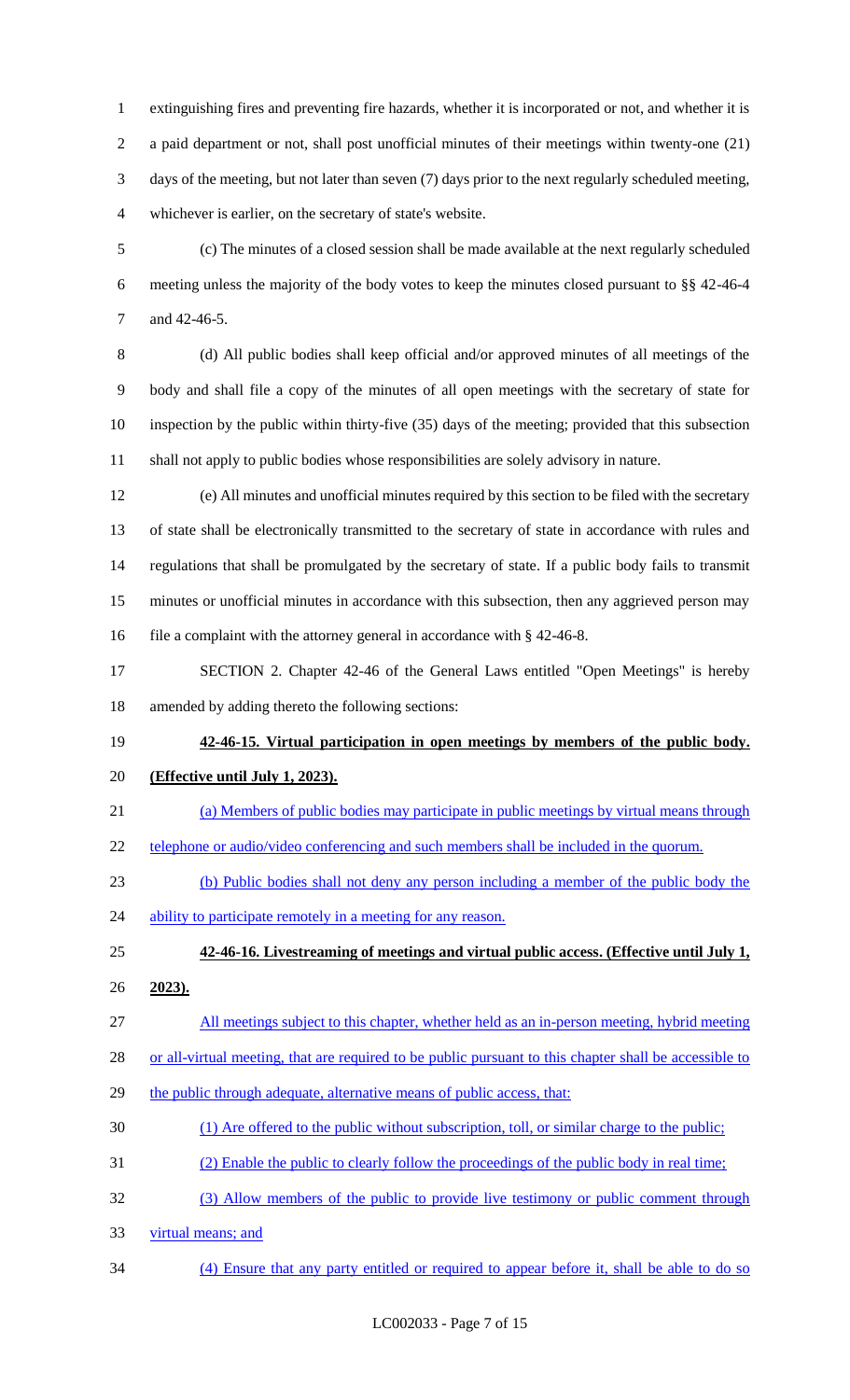# 1 <u>remotely.</u>

| $\mathbf{2}$   | 42-46-17. Use of electronic communications by and between members of public                          |
|----------------|------------------------------------------------------------------------------------------------------|
| 3              | bodies. (Effective until July 1, 2023).                                                              |
| $\overline{4}$ | The use of electronic communication, including telephonic, text, email, facsimile,                   |
| $\mathfrak{S}$ | teleconferencing, instant messaging, social networking/media, or similar means of communications     |
| 6              | shall not be used by any member of a public body to circumvent the spirit or requirement of this     |
| $\tau$         | chapter; provided, that electronic communication may be used to:                                     |
| 8              | (1) Participate in a meeting by virtual means as may be permitted by this chapter; and               |
| 9              | (2) Schedule a meeting or determine the availability of members of a public body for the             |
| 10             | purpose of conducting a meeting under this chapter.                                                  |
| 11             | 42-46-18. Exclusion of judiciary. (Effective until July 1, 2023).                                    |
| 12             | This chapter shall not apply to proceedings of the judicial branch of state government or            |
| 13             | probate court or municipal court proceedings in any city or town.                                    |
| 14             | 42-46-19. Disruptive conduct. (Effective until July 1, 2023).                                        |
| 15             | This chapter shall not prohibit the removal of any person who willfully disrupts a meeting           |
| 16             | to the extent that orderly conduct of the meeting is seriously compromised.                          |
| 17             | 42-46-20. Sunset.                                                                                    |
| 18             | The provisions and requirements of §§ 42-46-2, 42-46-3, 42-46-5, 42-46-6, 42-46-7, 42-               |
| 19             | 46-15, 42-46-16, 42-46-17, 42-46-18 and 42-46-19 shall expire on July 1, 2023.                       |
| 20             | SECTION 3. Chapter 42-46 of the General Laws entitled "Open Meetings" is hereby                      |
| 21             | amended by adding thereto the following sections:                                                    |
| 22             | 42-46-2.1. Definitions. (Effective July 1, 2023)                                                     |
| 23             | As used in this chapter:                                                                             |
| 24             | (1) "Meeting" means the convening of a public body to discuss and/or act upon a matter               |
| 25             | over which the public body has supervision, control, jurisdiction, or advisory power. As used        |
| 26             | herein, the term "meeting" expressly includes, without limiting the generality of the foregoing, so- |
| 27             | called "workshop," "working," or "work" sessions.                                                    |
| 28             | (2) "Open call" means a public announcement by the chairperson of the committee that the             |
| 29             | meeting is going to be held in executive session and the chairperson must indicate which exception   |
| 30             | of $§$ 42-46-5 is being invoked.                                                                     |
| 31             | (3) "Open forum" means the designated portion of an open meeting, if any, on a properly              |
| 32             | posted notice reserved for citizens to address comments to a public body relating to matters         |
| 33             | affecting the public business.                                                                       |
| 34             | (4) "Prevailing plaintiff" includes those persons and entities deemed "prevailing parties"           |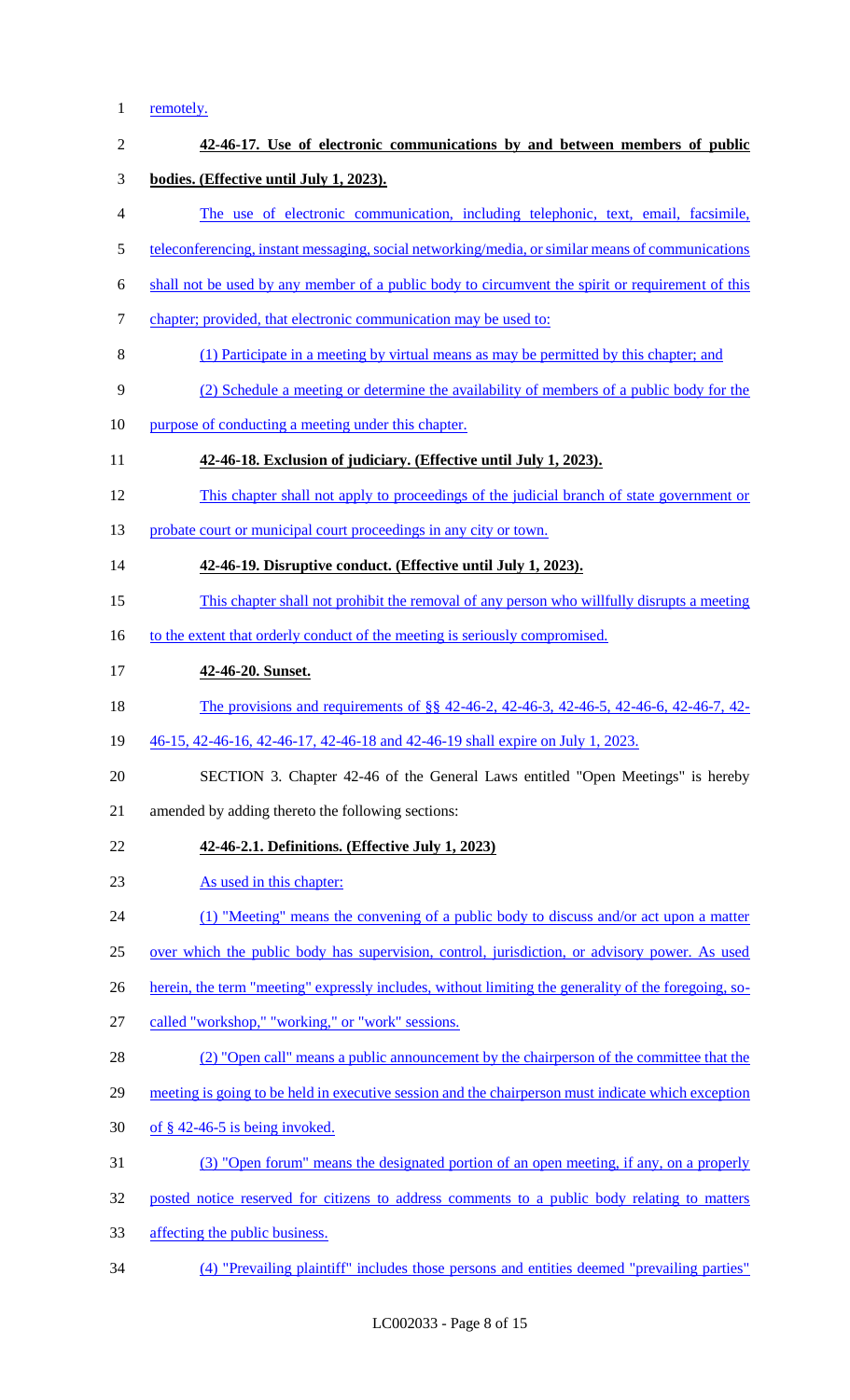# 1 pursuant to 42 U.S.C. § 1988.

| $\mathbf{2}$   | (5) "Public body" means any department, agency, commission, committee, board, council,                    |
|----------------|-----------------------------------------------------------------------------------------------------------|
| 3              | <u>bureau, or authority, or any subdivision thereof, of state or municipal government or the board of</u> |
| $\overline{4}$ | directors of any library that is funded at least twenty-five percent (25%) of its operational budget      |
| 5              | in the prior budget year with public funds, and shall include all authorities defined in $\S$ 42-35-1.    |
| 6              | For purposes of this section, any political party, organization, or unit thereof meeting or convening     |
| $\tau$         | is not and should not be considered to be a public body; provided, however, that no such meeting          |
| 8              | shall be used to circumvent the requirements of this chapter.                                             |
| 9              | (6) "Quorum," unless otherwise defined by applicable law, means a simple majority of the                  |
| 10             | membership of a public body.                                                                              |
| 11             | 42-46-3.1. Open meetings. (Effective July 1, 2023)                                                        |
| 12             | Every meeting of all public bodies shall be open to the public unless closed pursuant to §§               |
| 13             | 42-46-4 and 42-46-5.1.                                                                                    |
| 14             | 42-46-5.1. Purposes for which meeting may be closed - Use of electronic                                   |
| 15             | <u>communications - Judicial proceedings - Disruptive conduct. (Effective July 1, 2023)</u>               |
| 16             | (a) A public body may hold a meeting closed to the public pursuant to $\S$ 42-46-4 for one                |
| 17             | or more of the following purposes:                                                                        |
| 18             | (1) Any discussions of the job performance, character, or physical or mental health of a                  |
| 19             | person or persons; provided, that such person or persons affected shall have been notified in             |
| 20             | advance in writing and advised that they may require that the discussion be held at an open meeting.      |
| 21             | Failure to provide such notification shall render any action taken against the person or                  |
| 22             | persons affected null and void. Before going into a closed meeting pursuant to this subsection, the       |
| 23             | public body shall state for the record that any persons to be discussed have been so notified and         |
| 24             | this statement shall be noted in the minutes of the meeting;                                              |
| 25             | (2) Sessions pertaining to collective bargaining or litigation, or work sessions pertaining to            |
| 26             | collective bargaining or litigation;                                                                      |
| 27             | (3) Discussion regarding the matter of security including, but not limited to, the deployment             |
| 28             | of security personnel or devices;                                                                         |
| 29             | (4) Any investigative proceedings regarding allegations of misconduct, either civil or                    |
| 30             | criminal;                                                                                                 |
| 31             | (5) Any discussions or considerations related to the acquisition or lease of real property for            |
| 32             | public purposes, or of the disposition of publicly held property wherein advanced public                  |
| 33             | information would be detrimental to the interest of the public;                                           |

34 (6) Any discussions related to or concerning a prospective business or industry locating in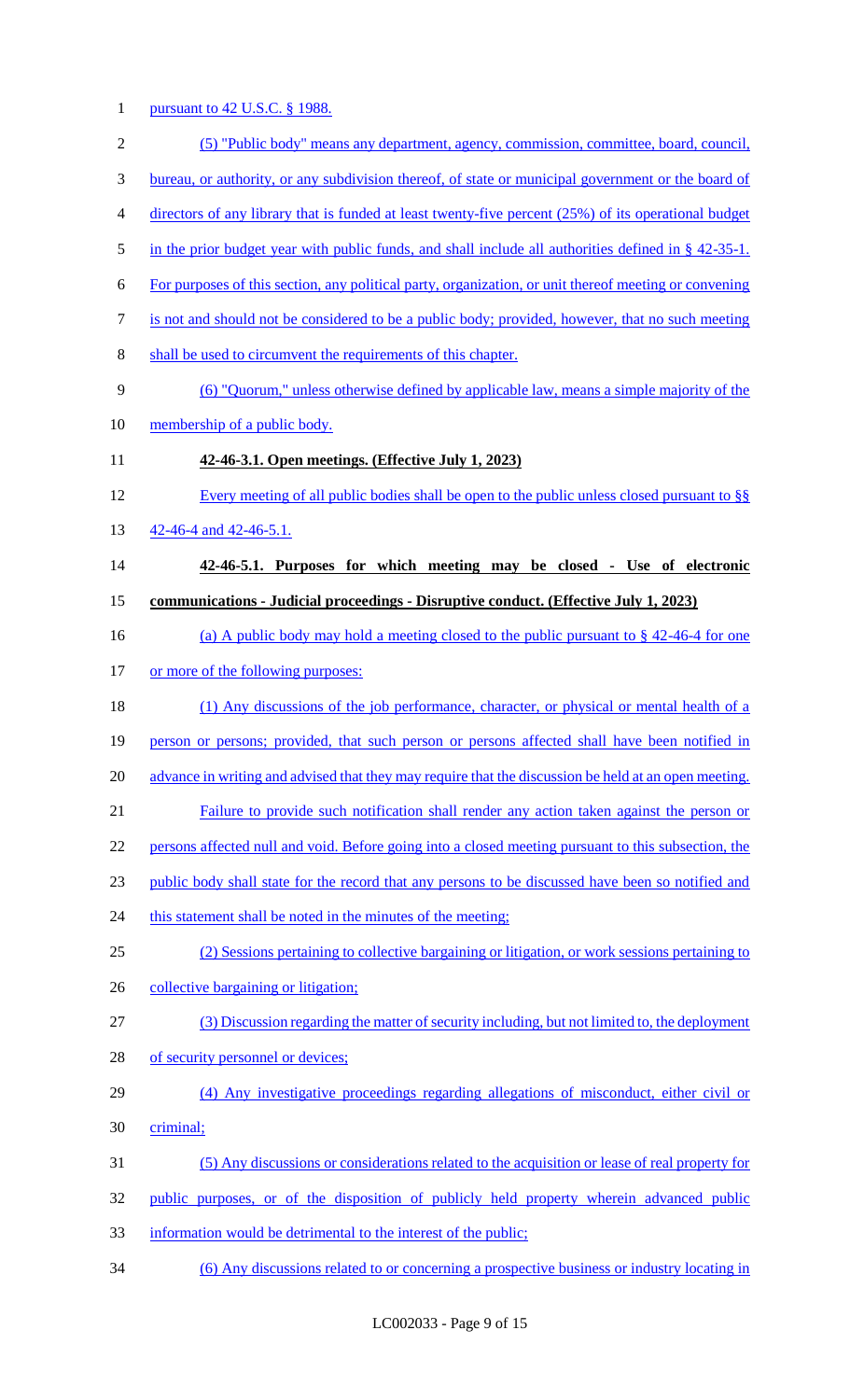1 the state of Rhode Island when an open meeting would have a detrimental effect on the interest of 2 the public; 3 (7) A matter related to the question of the investment of public funds where the premature 4 disclosure would adversely affect the public interest. Public funds shall include any investment 5 plan or matter related thereto, including, but not limited to, state lottery plans for new promotions; 6 (8) Any executive sessions of a local school committee exclusively for the purposes: 7 (i) Of conducting student disciplinary hearings; or 8 (ii) Of reviewing other matters which relate to the privacy of students and their records, 9 including all hearings of the various juvenile hearing boards of any municipality; provided, 10 however, that any affected student shall have been notified in advance in writing and advised that 11 he or she may require that the discussion be held in an open meeting. 12 Failure to provide such notification shall render any action taken against the student or 13 students affected null and void. Before going into a closed meeting pursuant to this subsection, the 14 public body shall state for the record that any students to be discussed have been so notified and 15 this statement shall be noted in the minutes of the meeting; 16 (9) Any hearings on, or discussions of, a grievance filed pursuant to a collective bargaining 17 agreement; or 18 (10) Any discussion of the personal finances of a prospective donor to a library. 19 (b) No meeting of members of a public body or use of electronic communication, including 20 telephonic communication and telephone conferencing, shall be used to circumvent the spirit or 21 requirements of this chapter; provided, however, these meetings and discussions are not prohibited. 22 (1) Provided, further however, that discussions of a public body via electronic 23 communication, including telephonic communication and telephone conferencing, shall be 24 permitted only to schedule a meeting. 25 (2) Provided, further however, that a member of a public body may participate by use of 26 electronic communication or telephone communication while on active duty in the armed services 27 of the United States. 28 (3) Provided, further however, that a member of that public body, who has a disability as 29 defined in chapter 87 of title 42 and: 30 (i) Cannot attend meetings of that public body solely by reason of his or her disability; and 31 (ii) Cannot otherwise participate in the meeting without the use of electronic 32 communication or telephone communication as reasonable accommodation, may participate by use 33 of electronic communication or telephone communication in accordance with the process stated in  $34 \frac{\$42-46-5.1(b)(4).}{}$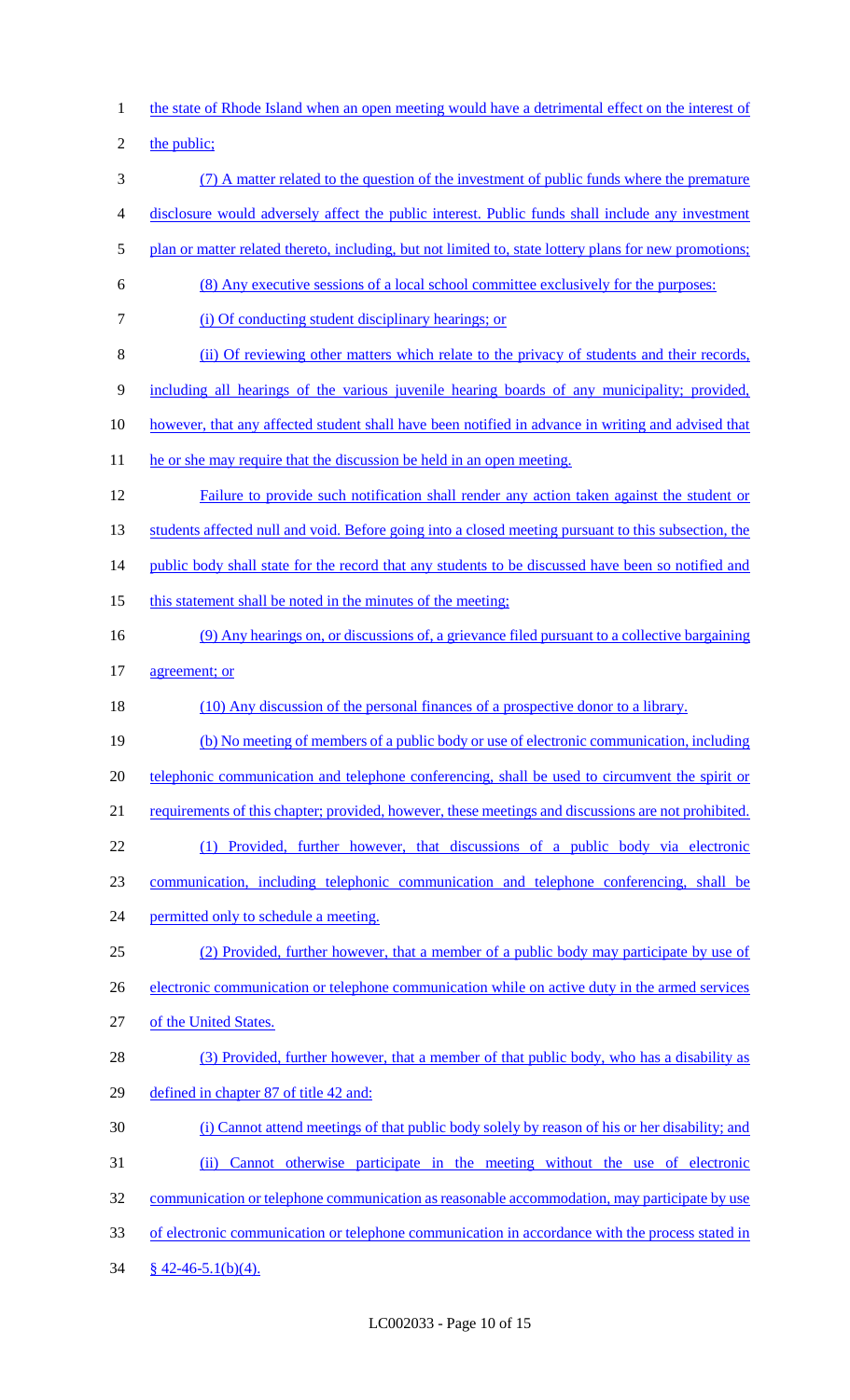(4) The governor's commission on disabilities is authorized and directed to: (i) Establish rules and regulations for determining whether a member of a public body is not otherwise able to participate in meetings of that public body without the use of electronic communication or telephone communication as a reasonable accommodation due to that member's disability; (ii) Grant a waiver that allows a member to participate by electronic communication or telephone communication only if the member's disability would prevent him or her from being physically present at the meeting location, and the use of such communication is the only reasonable accommodation; and 10 (iii) Any waiver decisions shall be a matter of public record. (c) This chapter shall not apply to proceedings of the judicial branch of state government or probate court or municipal court proceedings in any city or town. (d) This chapter shall not prohibit the removal of any person who willfully disrupts a 14 meeting to the extent that orderly conduct of the meeting is seriously compromised. **42-46-6.1. Notice. (Effective July 1, 2023)**  (a) All public bodies shall give written notice of their regularly scheduled meetings at the beginning of each calendar year. The notice shall include the dates, times, and places of the 18 meetings and shall be provided to members of the public upon request and to the secretary of state 19 at the beginning of each calendar year in accordance with subsection (f) of this section. 20 (b) Public bodies shall give supplemental written public notice of any meeting within a 21 minimum of forty-eight (48) hours, excluding weekends and state holidays in the count of hours, before the date. This notice shall include the date the notice was posted; the date, time, and place of the meeting; and a statement specifying the nature of the business to be discussed. Copies of the 24 notice shall be maintained by the public body for a minimum of one year. Nothing contained herein shall prevent a public body, other than a school committee, from adding additional items to the agenda by majority vote of the members. School committees may, however, add items for informational purposes only, pursuant to a request, submitted in writing, by a member of the public 28 during the public comment session of the school committee's meetings. Said informational items 29 may not be voted upon unless they have been posted in accordance with the provisions of this section. Such additional items shall be for informational purposes only and may not be voted on except where necessary to address an unexpected occurrence that requires immediate action to 32 protect the public or to refer the matter to an appropriate committee or to another body or official. (c) Written public notice shall include, but need not be limited to, posting a copy of the 34 notice at the principal office of the public body holding the meeting, or if no principal office exists,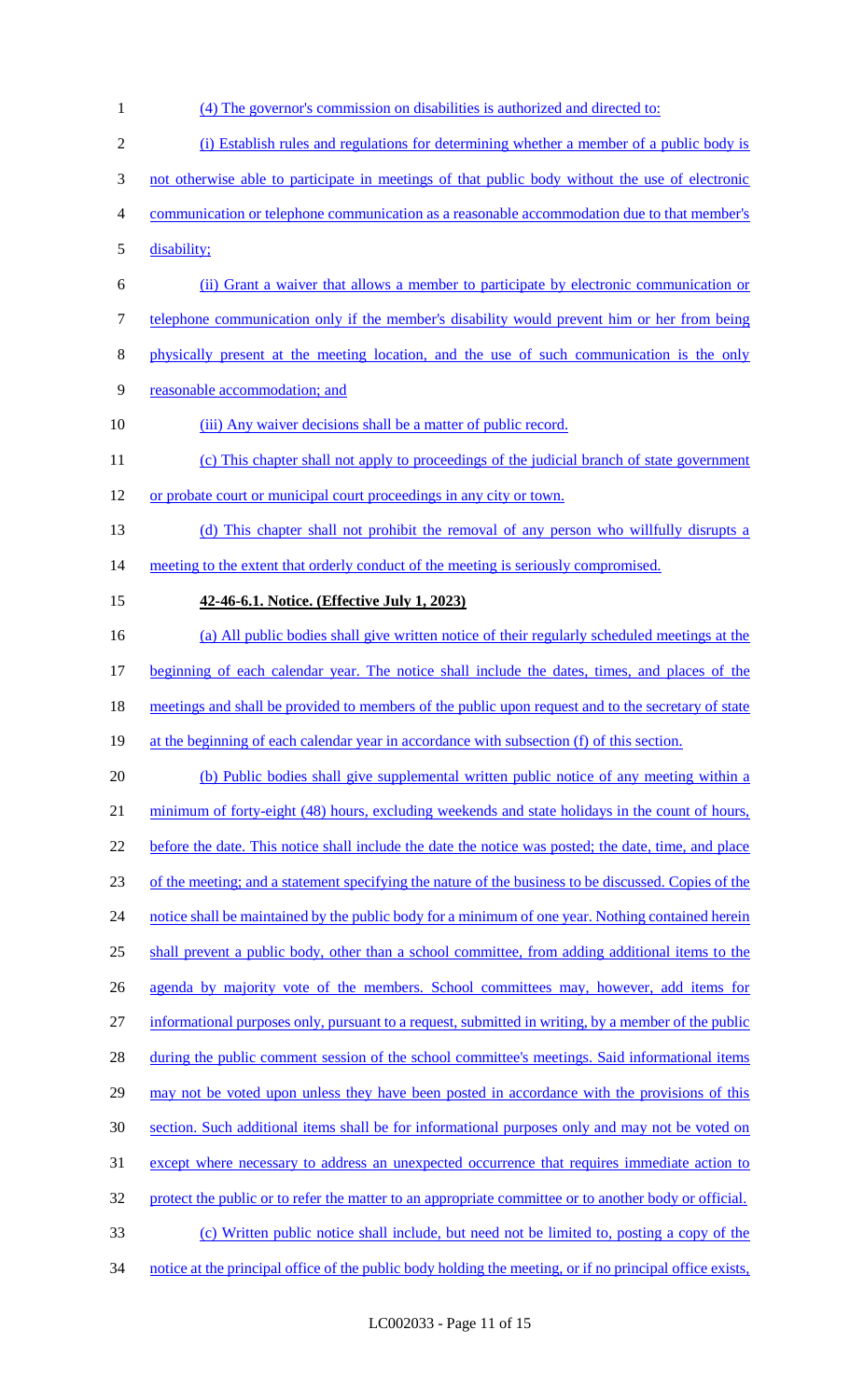1 at the building in which the meeting is to be held, and in at least one other prominent place within 2 the governmental unit, and electronic filing of the notice with the secretary of state pursuant to 3 subsection (f) of this section; however, nothing contained herein shall prevent a public body from 4 holding an emergency meeting, upon an affirmative vote of the majority of the members of the 5 body when the meeting is deemed necessary to address an unexpected occurrence that requires 6 immediate action to protect the public. If an emergency meeting is called, a meeting notice and 7 agenda shall be posted as soon as practicable and shall be electronically filed with the secretary of 8 state pursuant to subsection (f) of this section and, upon meeting, the public body shall state for the 9 record and minutes why the matter must be addressed in less than forty-eight (48) hours in 10 accordance with subsection (b) of this section and only discuss the issue or issues that created the 11 need for an emergency meeting. Nothing contained herein shall be used in the circumvention of the 12 spirit and requirements of this chapter. 13 (d) Nothing within this chapter shall prohibit any public body, or the members thereof, 14 from responding to comments initiated by a member of the public during a properly noticed open 15 forum even if the subject matter of a citizen's comments or discussions were not previously posted; 16 provided such matters shall be for informational purposes only and may not be voted on except 17 where necessary to address an unexpected occurrence that requires immediate action to protect the 18 public or to refer the matter to an appropriate committee or to another body or official. Nothing 19 contained in this chapter requires any public body to hold an open forum session to entertain or 20 respond to any topic nor does it prohibit any public body from limiting comment on any topic at 21 such an open forum session. No public body, or the members thereof, may use this section to 22 circumvent the spirit or requirements of this chapter. 23 (e) A school committee may add agenda items not appearing in the published notice 24 required by this section under the following conditions: 25 (1) The revised agenda is electronically filed with the secretary of state pursuant to 26 subsection (f) of this section, and is posted on the school district's website and the two (2) public 27 locations required by this section at least forty-eight (48) hours in advance of the meeting in 28 accordance with subsection (b) of this section; 29 (2) The new agenda items were unexpected and could not have been added in time for 30 newspaper publication; 31 (3) Upon meeting, the public body states for the record and minutes why the agenda items 32 could not have been added in time for newspaper publication and need to be addressed at the 33 meeting; 34 (4) A formal process is available to provide timely notice of the revised agenda to any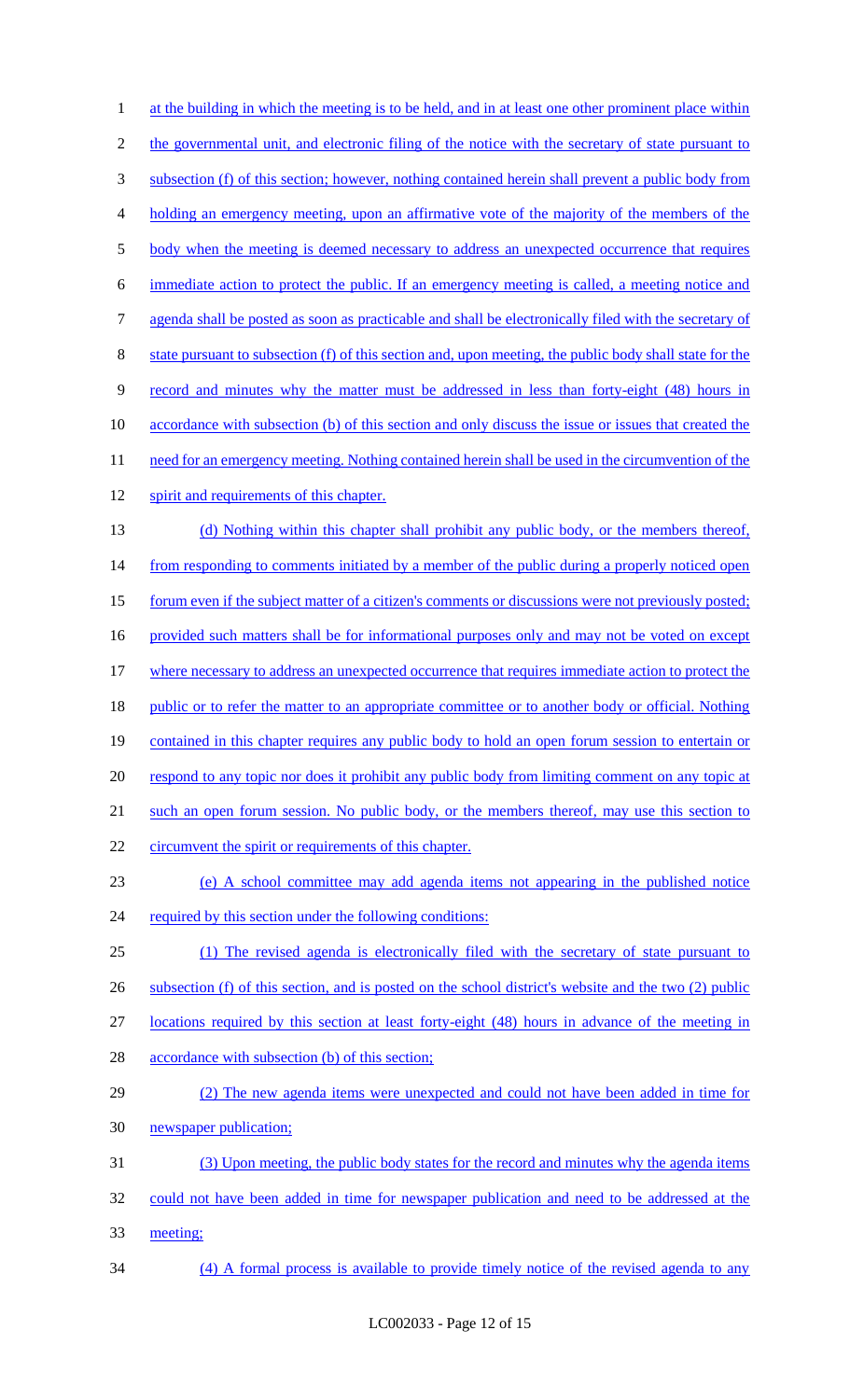| $\mathbf{1}$   | person who has requested that notice, and the school district has taken reasonable steps to make the     |
|----------------|----------------------------------------------------------------------------------------------------------|
| $\overline{2}$ | public aware of this process; and                                                                        |
| $\mathfrak{Z}$ | (5) The published notice shall include a statement that any changes in the agenda will be                |
| $\overline{4}$ | posted on the school district's website and the two (2) public locations required by this section and    |
| 5              | will be electronically filed with the secretary of state at least forty-eight (48) hours in advance of   |
| 6              | the meeting in accordance with subsection (b) of this section.                                           |
| $\tau$         | (f) All notices required by this section to be filed with the secretary of state shall be                |
| $8\,$          | electronically transmitted to the secretary of state in accordance with rules and regulations that shall |
| 9              | be promulgated by the secretary of state. This requirement of the electronic transmission and filing     |
| 10             | of notices with the secretary of state shall take effect one year after this subsection takes effect.    |
| 11             | (g) If a public body fails to transmit notices in accordance with this section, then any                 |
| 12             | aggrieved person may file a complaint with the attorney general in accordance with $\S$ 42-46-8.         |
| 13             | 42-46-7.1. Minutes. (Effective July 1, 2023)                                                             |
| 14             | (a) All public bodies shall keep written minutes of all their meetings. The minutes shall                |
| 15             | include, but need not be limited to:                                                                     |
| 16             | (1) The date, time, and place of the meeting;                                                            |
| 17             | (2) The members of the public body recorded as either present or absent;                                 |
| 18             | (3) A record by individual members of any vote taken; and                                                |
| 19             | (4) Any other information relevant to the business of the public body that any member of                 |
| 20             | the public body requests be included or reflected in the minutes.                                        |
| 21             | (b)(1) A record of all votes taken at all meetings of public bodies, listing how each member             |
| 22             | voted on each issue, shall be a public record and shall be available to the public at the office of the  |
| 23             | public body within two (2) weeks of the date of the vote. The minutes shall be public records and        |
| 24             | unofficial minutes shall be available to the public at the office of the public body within thirty-five  |
| 25             | (35) days of the meeting or at the next regularly scheduled meeting, whichever is earlier, except        |
| 26             | where the disclosure would be inconsistent with $\S$ 42-46-4 and 42-46-5.1 or where the public body      |
| 27             | by majority vote extends the time period for the filing of the minutes and publicly states the reason.   |
| 28             |                                                                                                          |
|                | (2) In addition to the provisions of subsection (b)(1) of this section, all volunteer fire               |
| 29             | companies, associations, fire district companies, or any other organization currently engaged in the     |
| 30             | mission of extinguishing fires and preventing fire hazards, whether it is incorporated or not, and       |
| 31             | whether it is a paid department or not, shall post unofficial minutes of their meetings within twenty-   |
| 32             | one (21) days of the meeting, but not later than seven (7) days prior to the next regularly scheduled    |
| 33             | meeting, whichever is earlier, on the secretary of state's website.                                      |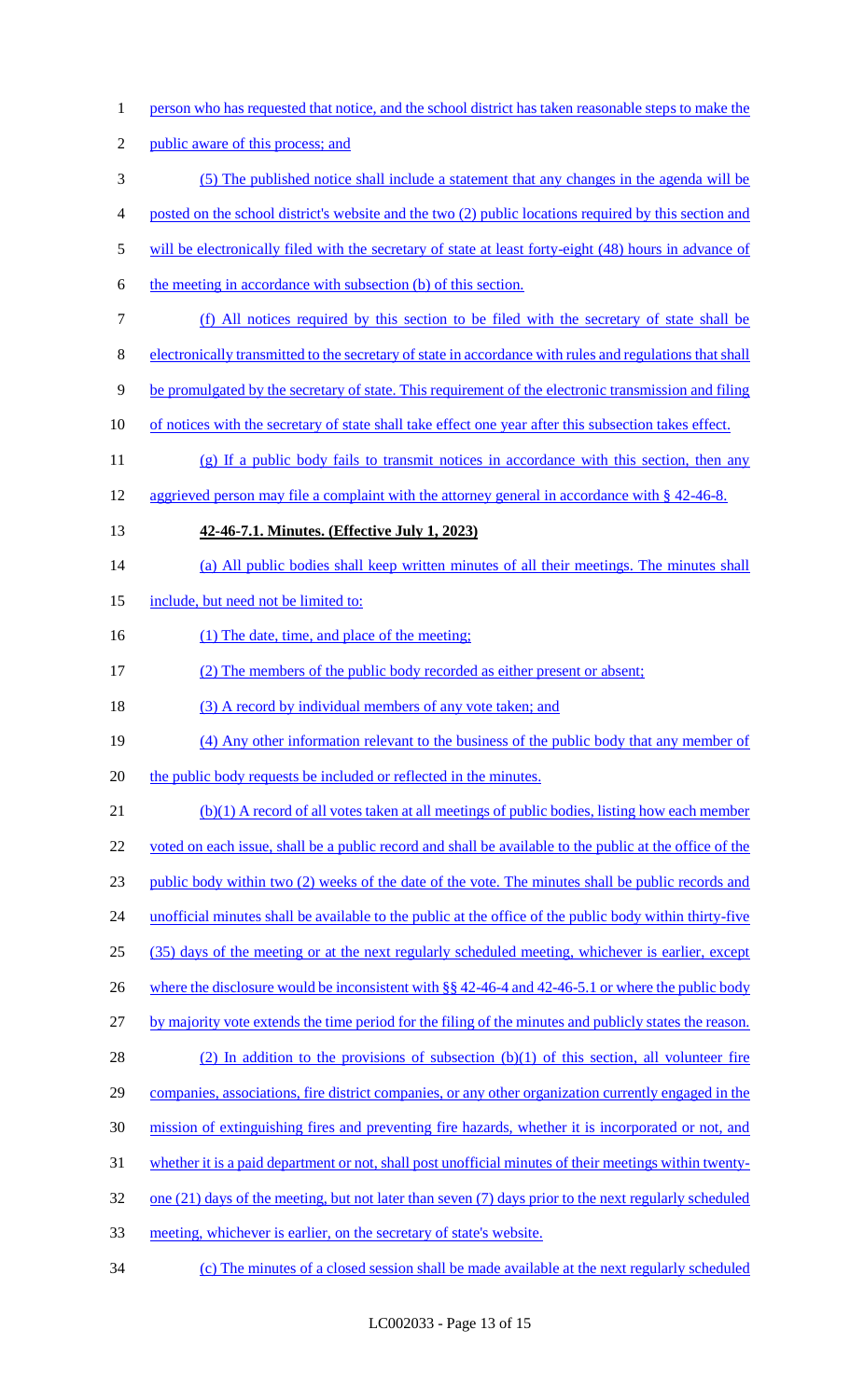- 1 meeting unless the majority of the body votes to keep the minutes closed pursuant to §§ 42-46-4
- 2 and 42-46-5.1.
- 3 (d) All public bodies shall keep official and/or approved minutes of all meetings of the
- 4 body and shall file a copy of the minutes of all open meetings with the secretary of state for
- 5 inspection by the public within thirty-five (35) days of the meeting; provided, that this subsection
- 6 shall not apply to public bodies whose responsibilities are solely advisory in nature.
- 7 (e) All minutes and unofficial minutes required by this section to be filed with the secretary
- 8 of state shall be electronically transmitted to the secretary of state in accordance with rules and
- 9 regulations that shall be promulgated by the secretary of state. If a public body fails to transmit
- 10 minutes or unofficial minutes in accordance with this subsection, then any aggrieved person may
- 11 file a complaint with the attorney general in accordance with § 42-46-8.
- 12 SECTION 4. This act shall take effect upon passage.

======== LC002033 ========